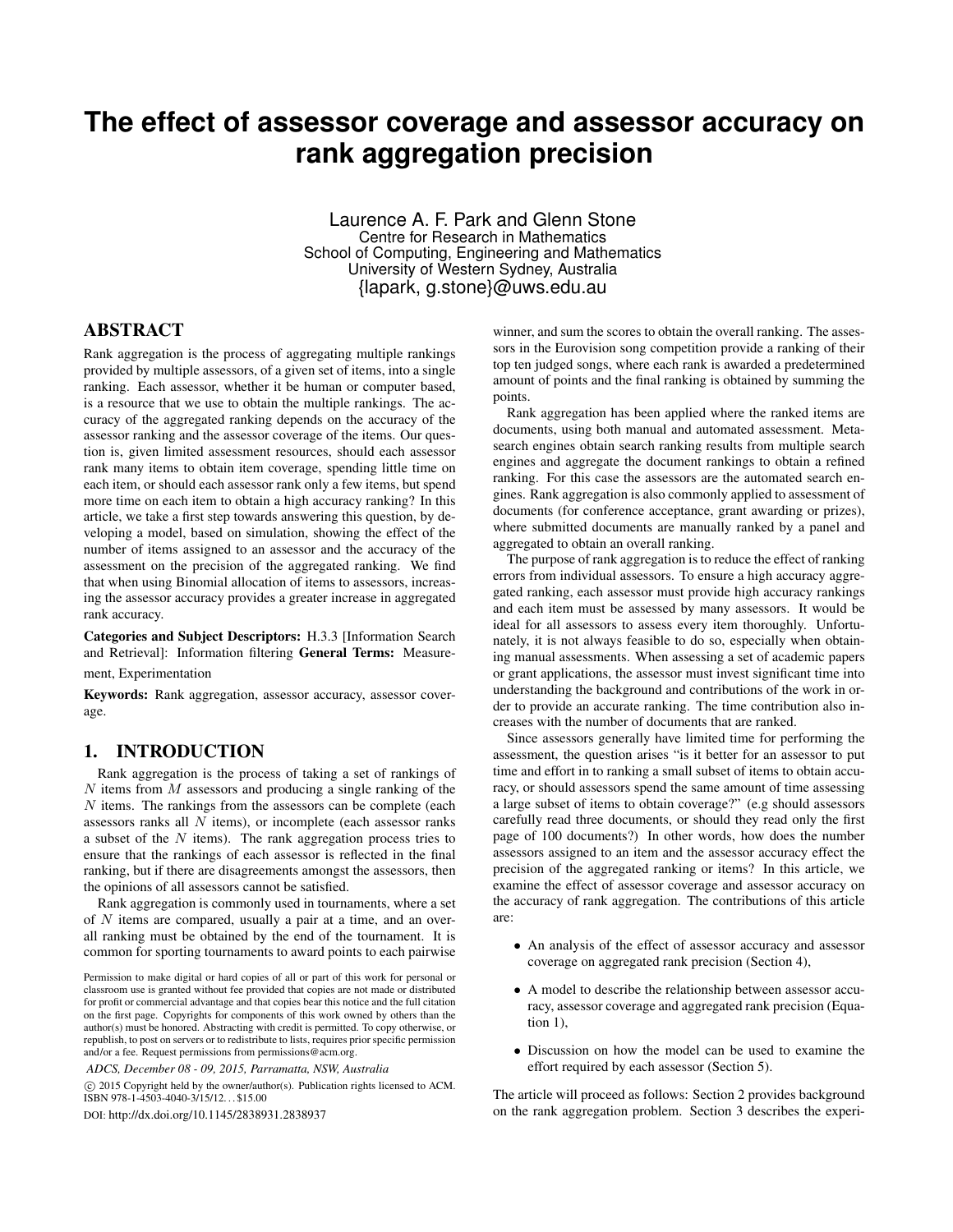ment performed and data collected. Section 4 provides an analysis of the rank aggregation data and a suggests a fitted model that describes the processes. Finally 5 examines how we can use the model.

# 2. RANK AGGREGATION

Rank aggregation is the process of combining the information obtained in a set of rankings of a given set of items, to obtain a single ranking of the set of items. Before we can perform rank aggregation, we must obtain the set of rankings from a set of assessors, where each assessor provides either a manual or automatic ranking of an assigned subset of the items. The assessor's task is to examine the assigned subset of items and order them according to a set of criteria, where each assessor is given the same set of criteria. The rank aggregation method is then applied to the set of rankings obtained from each assessor, to obtain an overall ranking of the complete set of items, and hopefully remove ranking errors from assessors.

Using many assessors and aggregating their rankings rather than obtaining an individual ranking: 1) allows us to obtain a distributed and hopefully independent set of rankings, which when combined, assists in reducing the effect of any ranking errors made by individual assessors, and 2) also reduces the work load of each assessor if each assessor ranks a subset of items.

There have been many studies on methods of rank aggregation [4, 2, 1, 6, 7, 8, 9, 3, 10] but little in terms of examining the parameters of the assessors on the aggregated ranking. Rank aggregation methods usually employ the use of high accuracy assessors in order to obtain a high accuracy aggregated rank. But ensemble methods of machine learning such as bagging, boosting and stacking have shown that we can successfully combine the decisions of many low accuracy systems (weak learners) with high coverage across systems to obtain accurate predictions [5].

We will examine how the assessor parameters of Assessor accuracy and Assessor coverage effect the precision of the aggregated ranking. This relationship can be used to determine how we can best assign items to assessors and how to instruct them assessors on how thorough their ranking should be. To examine the relationship between precision and work, we define the following variables:

- Precision at  $k$ : The proportion of items ranked in the top  $k$ of the aggregated ranking that are also in the top  $k$  of the true ranking.
- Assessor coverage: The proportion of assessors assigned to each item.
- Assessor accuracy: A measure of the similarity between the set of assessor's rankings and the true rankings of the set.

The first two of these variables are clearly defined as proportions; for the third we will use the expected Kendall's  $\tau$  rank correlation.

## 3. EXPERIMENT

To examine the effect of assessor coverage and assessor accuracy on the precision of the aggregated ranking, we will run a simulation and attempt to find a model that explains the relationships between the variables in the simulation. The variables in the experiment are:

- the method of aggregation
- the assessor coverage ( $\alpha \in [0, 1]$ )
- the assessor accuracy ( $\mathbb{E}[\tau] \in [-1, 1]$ )
- the number of items being assessed ( $N \in \mathbb{N}^+$ )
- the number of assessors  $(M \in \mathbb{N}^+)$

We kept constant the number of items being assessed ( $N =$ 1000) and the number of assessors  $(M = 500)$ . These two values were chosen to be of similar value to the numbers found in grant awarding systems and large conference review systems. To simulate the ranking process:

- 1. Generate a list of N items with true rank  $R$  from 1 to N.
- 2. The  $N$  items are assigned to  $M$  groups, where each group represents the subset to be ranked by an assessor and each item is assigned to  $\alpha M$  groups.
- 3. For each group of items assigned to an assessor, we induce a ranking of the items with expected Kendall's tau correlation  $\mathbb{E}[\tau]$  to the true ranking of the subset of items. If  $\mathbb{E}[\tau] = 1$ , then there is no error in the assessor's ranking. If  $\mathbb{E}[\tau] < 1$ , then there may be error.
- 4. The set of  $M$  partial ranked lists are then aggregated using the chosen aggregation algorithm to form the complete ranking  $R$  of the  $N$  items.
- 5. The precision at  $k$  is computed as the proportion of top  $k$ ranked items from  $R$  that are also in the top  $k$  ranked items of R.

This process was run using  $\mathbb{E}[\tau] = 0.1$  to 1 in increments of 0.1 and  $\alpha = 0.01, 0.02, 0.04, 0.1, 0.2, 0.4$  and 1, corresponding to 5, 10, 20, 50, 100, 200 and 500 assessors per item. The rank aggregation was computed using the methods Borda, SFO, WAPR, MC1, MC2, MC3 and MC4. All of these methods except WAPR are described in [4]. Weighted average precision rank (WAPR) was the previous rank aggregation method used by the Australian Research Council for ranking national grant applications. WAPR converts the assessor's ranks to percentiles then aggregates rankings as a weighted average of the percentiles. The weight assigned to an assessor's set of percentiles is equal to the number of items ranked, capped at 25.

#### 3.1 Simulating assessor accuracy

To simulate no assessor ranking error, we simply order each item allocated to an assessor in the correct order. A simple method of simulating error in an assessor's ranking is to randomly permute the correct ordering of a given number of adjacent items. Recently [11] investigated methods of inducing error in rankings and found that although random adjacent transpositions is the common form of inducing error, we are unable to easily compute the expected Kendall's  $\tau$  rank correlation and so we are unable to parameterise and control the error. A new form of rank error induction was developed called Gaussian Perturbation that allows us to randomly permute the ranking of a set of items, given the number of items and the expected Kendall's  $\tau$  rank correlation  $\mathbb{E}[\tau]$ . We used Gaussian Perturbation to simulate assessor error and control the level of error using the simulation variable  $\mathbb{E}[\tau]$ , the exptected Kendall's  $\tau$ rank correlation.

#### 3.2 Allocation of items to assessors

Our experiment required that each item was assessed by  $\alpha M$  assessors, ensuring that each assessor did not receive duplicate items. To assign each item to assessors, we took a random sample of  $\alpha M$ assessors from the pool of M assessors, without replacement. The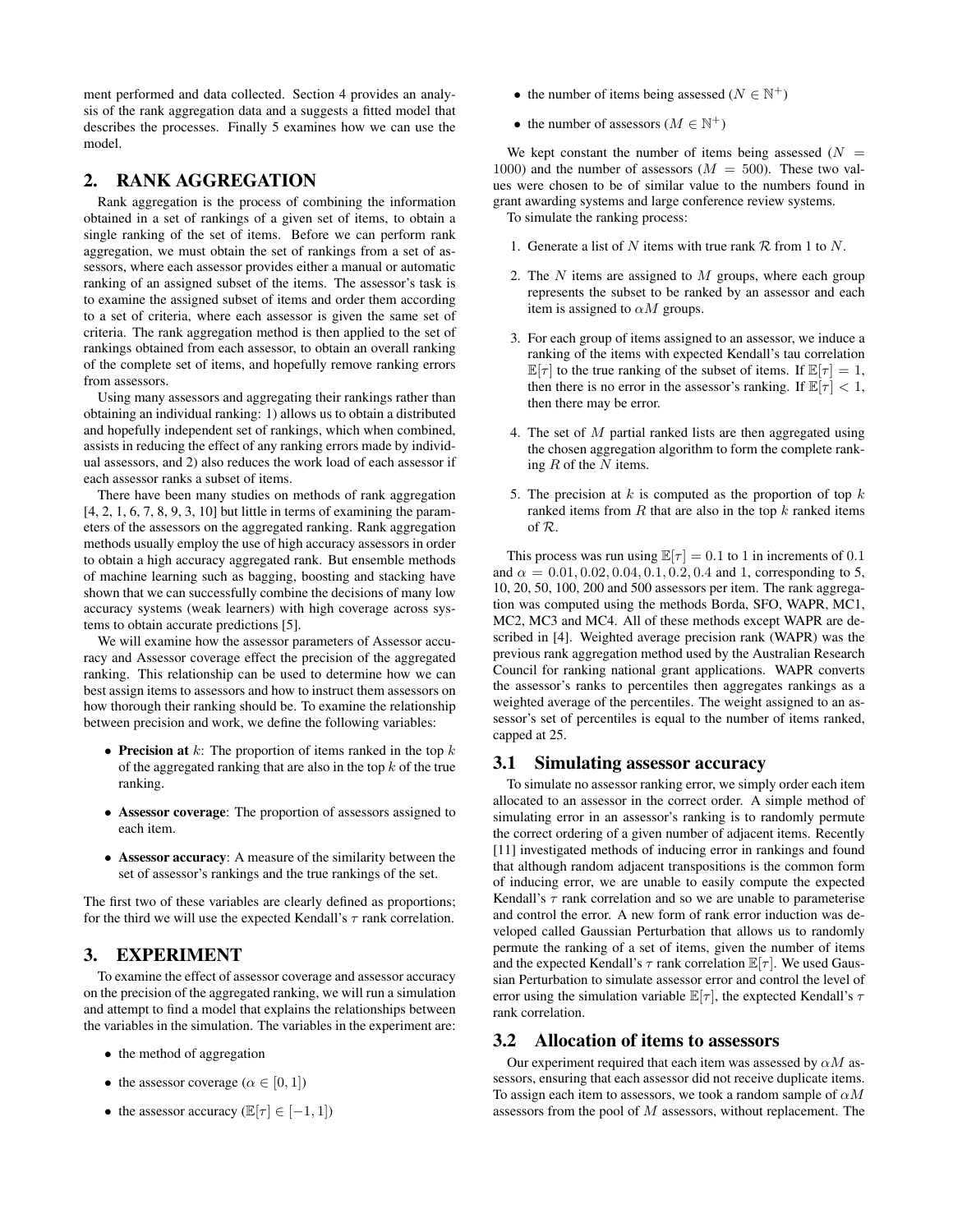

Figure 1: Distribution of the number of items assigned to each assessor for  $N = 1000$  items and the probability of each item being assigned to a given assessor is  $\alpha = 0.01$ .

ith item was then added to the subset of items to assess for each of the  $\alpha M$  assessors. This process was performed for all N items.

The probability of a given assessor being chosen to assess item  $i$ is  $\alpha$ . Therefore the number of items assigned to assessor j follows a Binomial distribution with  $n = N$  trials and probability of success  $p = \alpha$ . The expected number of items to assess per assessor is  $\alpha N$ with a standard deviation of  $\sqrt{\alpha(1-\alpha)N}$ . A discrete density plot of the distribution for  $N = 1000$ , and  $\alpha = 0.01$  is given in Figure 1.

The ten values of  $\mathbb{E}[\tau]$ , seven values of  $\alpha$  and seven aggregation methods gives 490 variable combinations. We also used 10 replicates of the 490 combinations providing us with 4900 measurements of rank aggregation precision. The replicates were required to take into account variance from the random item allocation to assessors and the random rank accuracy simulated for each assessor.

#### 4. ANALYSIS

A contour plot of the simulation results is given in Figure 2 showing the precision at 200 for  $\alpha$  and  $\mathbb{E}[\tau]$  between 0 and 1. The contour flattens out horizontally and vertically at the lower right and upper left corners of the plot. This implies that as assessor accuracy decreases, the assessor coverage has little impact, and vice versa. To examine how assessor accuracy ( $\mathbb{E}[\tau]$ ) and assessor coverage  $(\alpha)$  effect the aggregated rank precision at 200  $(p)$ , we will determine a model form, then fit the model and examine the fitted parameters and goodness of fit. The model must adhere to the three properties:

1. If the assessor expected accuracy parameter  $\mathbb{E}[\tau] = 0$ , then we expect a randomly permuted ranking from each assessor. A random ranking contains no information, so any rank aggregation method would result in an overall random ranking. This implies that the top  $n$  items that appear in the aggregated list would be equally as precise as choosing  $n$  items



Figure 2: Contour plot of the mean rank aggregation precision.

out of a hat. Therefore, if  $\mathbb{E}[\tau] = 0$ , the expected precision at 200 is 0.2, independent of the number of items assigned to each assessor.

- 2. The assessor coverage parameter  $\alpha$  is restricted to the domain [0, 1]. Letting  $\alpha = 0$  leads to all items being ranked by 0 assessors, meaning we obtain no information from assessors. This implies that we obtain randomly sorted rankings, leading to a random aggregated ranking ( $p = 0.2$ ) independent of the assessor accuracy.
- 3. If  $\alpha = 1$  and  $\mathbb{E}[\tau] = 1$ , then each assessor supplies a perfect ranking of all  $N$  items, so the aggregation method will provide the correct ranking of all items, providing  $p = 1$ .

After analysis of our data, and using the constraints discussed above, we arrived at the model:

$$
logit ((p - 0.2)/0.8) = \beta_0 + \beta_1 log(\alpha) + \beta_2 log(\mathbb{E}[\tau])
$$
 (1)

or in terms of  $p$ :

$$
p = \frac{0.8}{1 + e^{-(\beta_0 + \beta_1 \log(\alpha) + \beta_2 \log(\mathbb{E}[\tau]))}} + 0.2
$$
 (2)

we can see that if  $\beta_1$  and  $\beta_2$  are positive, then p increases as  $\mathbb{E}[\tau]$ increases or  $\alpha$  increases. If  $\mathbb{E}[\tau] = 0$  or  $\alpha = 0$  then  $p = 0.2$ , and p is dependent on  $\mathbb{E}[\tau]$  and  $\alpha$  for all  $\mathbb{E}[\tau] > 0$  and  $\alpha > 0$ . If  $\alpha = 1$ and  $\mathbb{E}[\tau] = 1$ , then  $p = 0.8/(1 + e^{-\beta_0}) + 0.2$ , therefore if  $\beta_0$  is large,  $p = 1$ . Fitting the model to our 4900 simulation points gives the coefficients:

- $\beta_0 = 4.791$  (standard error of 0.0131)
- $\beta_1 = 0.668$  (standard error of 0.00395)
- $\beta_2 = 1.623$  (standard error of 0.00871)

with  $R^2 = 0.9281$  showing that  $\mathbb{E}[\tau]$  and  $\alpha$  explain most of the variance in  $p$ , with the remainder of the variance due to the selec-